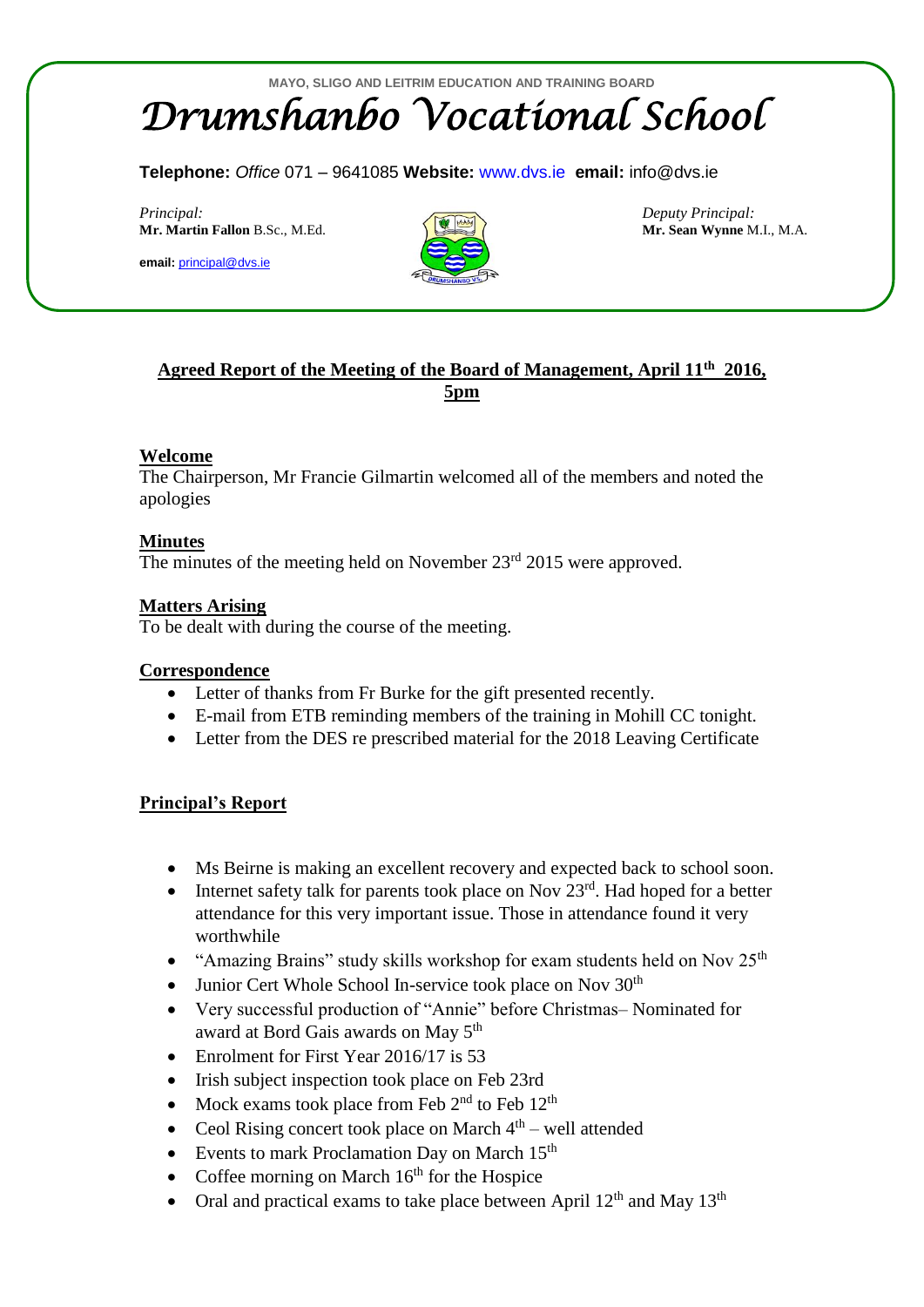- $\bullet$  Building proceeding well but a little behind schedule due to the poor weather There is currently an issue with the boundary that is being addressed.
- Lift has been repaired
- English teachers are engaged in the In-service training for the new Junior Cert
- Options meeting to take place on this date for First Year Parents/Guardians
- Various activities were organised for Seachtain na Gaeilge, including dancing with Ger Butler
- "Girls Active" continues for next six weeks organised by Mary Tiernan
- Gaisce Fifth year mountain hike planned. Mary Tiernan co-ordinating.
- Sports highlight was the all-Ireland volleyball win. Sport very popular with boys and girls. New teacher on the coaching team: Mr Brendan Creedon.
- Second year girls basketball blitz took place in the Mercy School, Sligo. DVS through to the North West semi-finals in May.
- Kevin Conlon held a training session for first year boys as part of the Sky Sports "Living for Sports "programme.
- A number of our students competed in the NC cross country recently

# **School Planning**

## *Analysis of State Exam results*

The Board analysed and discussed the results of the recent Leaving Certificate. They compared very favourably with the national results. The Board commended the students, parents and teachers. The principal acknowledged that it was a hardworking, motivated class.

Regarding Leaving Cert Irish, the percentages of A grades and B grades at Higher Level were well above the national average. This had been acknowledged recently during the Inspector's visit.

# *Policies*

Three policies were approved by the Board:

- 1. *Attendance and Participation Policy*
- 2. *Guidance Plan (Review)*
- **3.** *Critical Incident Policy*

# **AOB**

The Board wishes to convey its good wishes to Ms Margaret Beirne.

The Board congratulates all involved in the very successful production of "Annie"

The Board congratulates the recent All Ireland winning volleyball team and their Coach, Mr Shannon, assisted by Mr King

Board members commiserated with Cllr Paddy O'Rourke on his close finish in the recent General Election.

The matter of considering the change of the name of the school to reflect the modern curriculum was discussed briefly. Parents and students had been surveyed last year